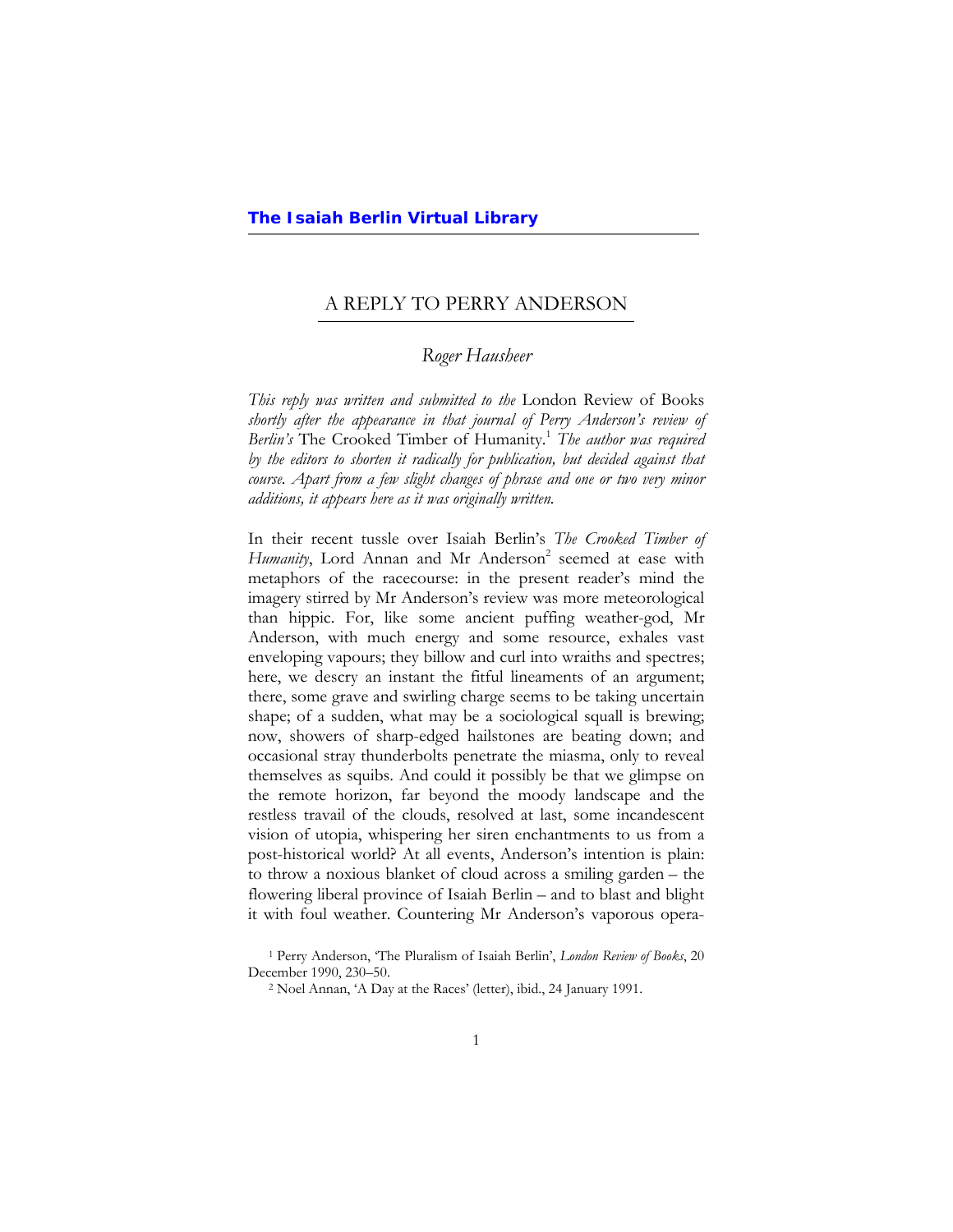tions, then, is rather like trying to dissipate a fog by flinging handgrenades into it; but I will try.

First, to the hailstones. These come in varying sizes and shapes, all calculated to sting, but none to leave a permanent impression; most, indeed, vaporise before striking their random targets; others, more solid, survive just long enough for inspection. I offer a sample. We are told that a new kind of intellectual history, evolved at Cambridge by, among others, Quentin Skinner, forms 'the appropriate background for assessing Berlin's contribution'; but the reader's eager expectations are disappointed: neither the background nor the assessment is forthcoming, only vague negative insinuations. Then, we learn that Berlin, unlike Hayek and Popper, has not made a 'radically original and systematic' contribution to his chosen field. Here, of course, Mr Anderson is entitled to his personal view, but that is all it is: others are no less persuaded that a powerful case can be made – and will in due course be made in detail – for claiming that Berlin is perhaps the most comprehensively rich and subtle liberal thinker of our time, the systematic coherence and sharp originality of whose statements in political theory and the history of ideas are probably second to none; and moreover, that it is precisely his complex vision which has saved him from that very 'stridency and imbalance' for which Anderson strongly reproves the other two liberal thinkers he mentions. But instead of looking for the grounds of Berlin's differences from his eminent colleagues where they are really to be found, namely in the respective ideas and doctrines of these three thinkers, Anderson characteristically launches into a tortuous sociological 'explanation'. 'Differing backgrounds in East and Central Europe' are darkly invoked; a rag-bag of historicosociological chaff is feverishly dipped into; but at this point, very evidently, a violent *bourrasque* stirs the sociological sweepings of Mr Anderson's atelier into the air, reducing visibility to nil: propositional content disappears altogether. Above all, he must lose no opportunity, however unfair, for slighting his prey. In the cause of Zionism, for example, '[…] Namier was the more active, but Berlin was no less eloquent.' So Namier acted while Berlin talked and talked? Perhaps we had best wait to hear what the historians and biographers have to say before leaping to judgement. But that is not Mr Anderson's way: impulsive conviction is so much more comforting than patient historical method. Still on Zionism, after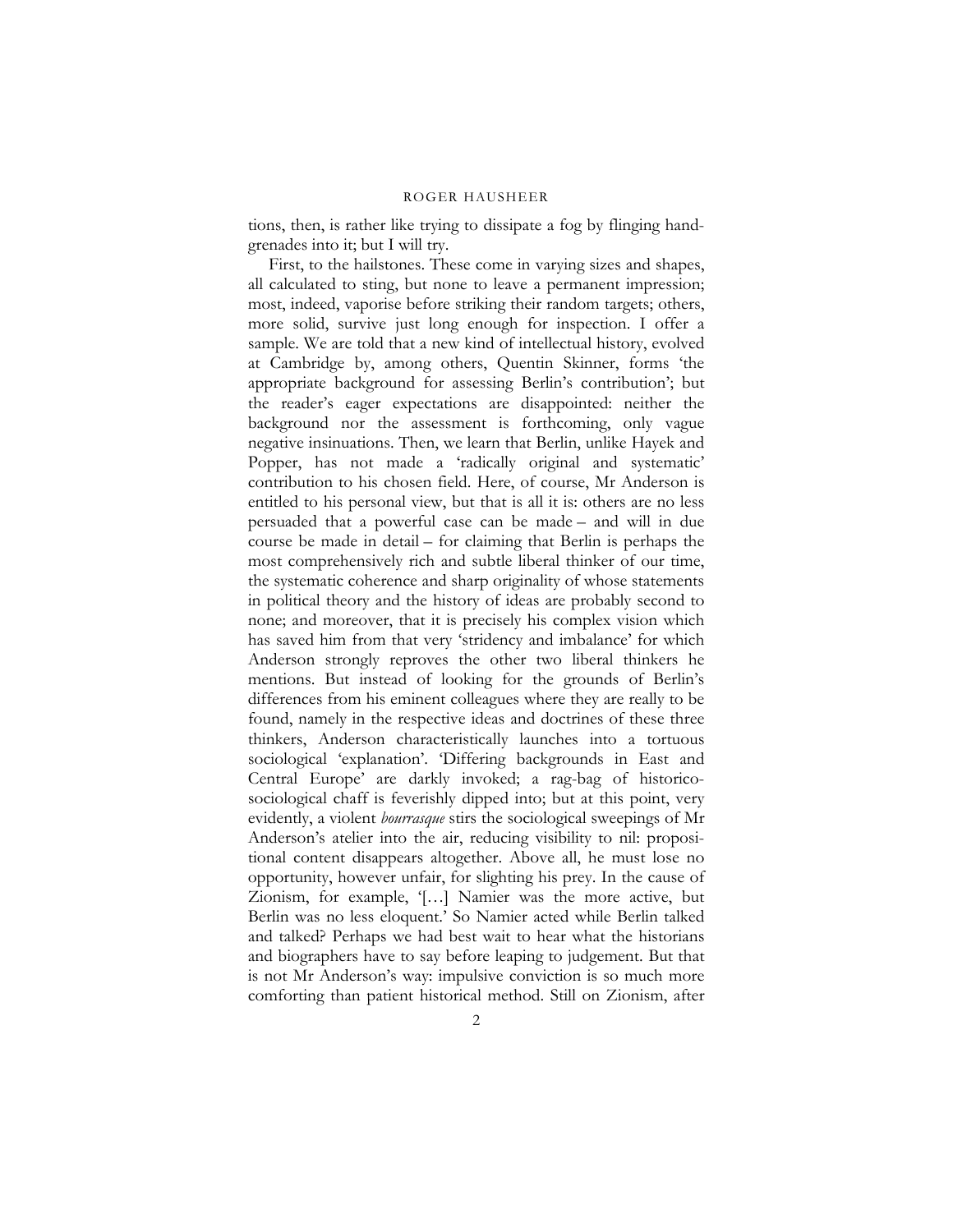quoting Berlin's statement that 'If the Jews of Russia had not existed, neither the case for, nor the possibility of realising, Zionism could have arisen in any serious form', Anderson tut-tuts absurdly: 'There is some shorthand here: there were Jews in Galicia and the Bukowina, outside Tsarist frontiers, who played a part too – Namier was one of them.' Now if Anderson seriously believes that Zionism could have triumphed without the Jews of Russia – which is all Berlin wishes to deny – then let him say so; otherwise this is a totally irrelevant flourish characteristically designed once again to accuse Berlin of a lapse of which he is guiltless – and, perhaps, like the abortive 'sociological' excursuses, to impress us with his own erudition. Then again, in response to an unexceptionable statement made by Berlin in the course of a recent *Observer* interview, to the effect that his ideas are essentially very English, Anderson waxes almost xenophobic. Berlin's philosophy, he thunders patriotically, 'is less reassuringly English than it appears'. (Gad! when you look at it, not even the chap's naturalisation papers are in order! Memo: must get on to his clubs about this.) He never makes clear the grounds of his patriotic anxieties, beyond pointing out the obvious truth that Berlin's intimate experience of his Russian and Jewish backgrounds forms an essential part of his total outlook, a subject Berlin has himself treated very movingly and with great dignity in his speech accepting the Jerusalem Prize; but if anything it is precisely his response to this experience that has impelled Berlin so powerfully to develop and reinforce the central values of classical English liberalism, of which, mysteriously enough, Anderson does not seem to deny that he is one of the foremost living masters. It is all very odd. Matters grow odder still when we hear that 'Berlin has not had all that much to say about the politics or thought of his adopted country. Relieved of major duties at home, his imagination has essentially been drawn elsewhere.' Well, apart from breathing new life into the great liberal tradition of 'his adopted country', defending it against the most sustained and terrifying assaults ever made upon it by the Fascist and Communist tyrannies, developing it with imagination and genius to fit the needs of the twentieth century, and producing on the way in *Four Essays on Liberty* (now incorporated into *Liberty*), a monument which, like Mill's *On Liberty*, will stand for good as a liberal landmark in the history of British political thought – he has done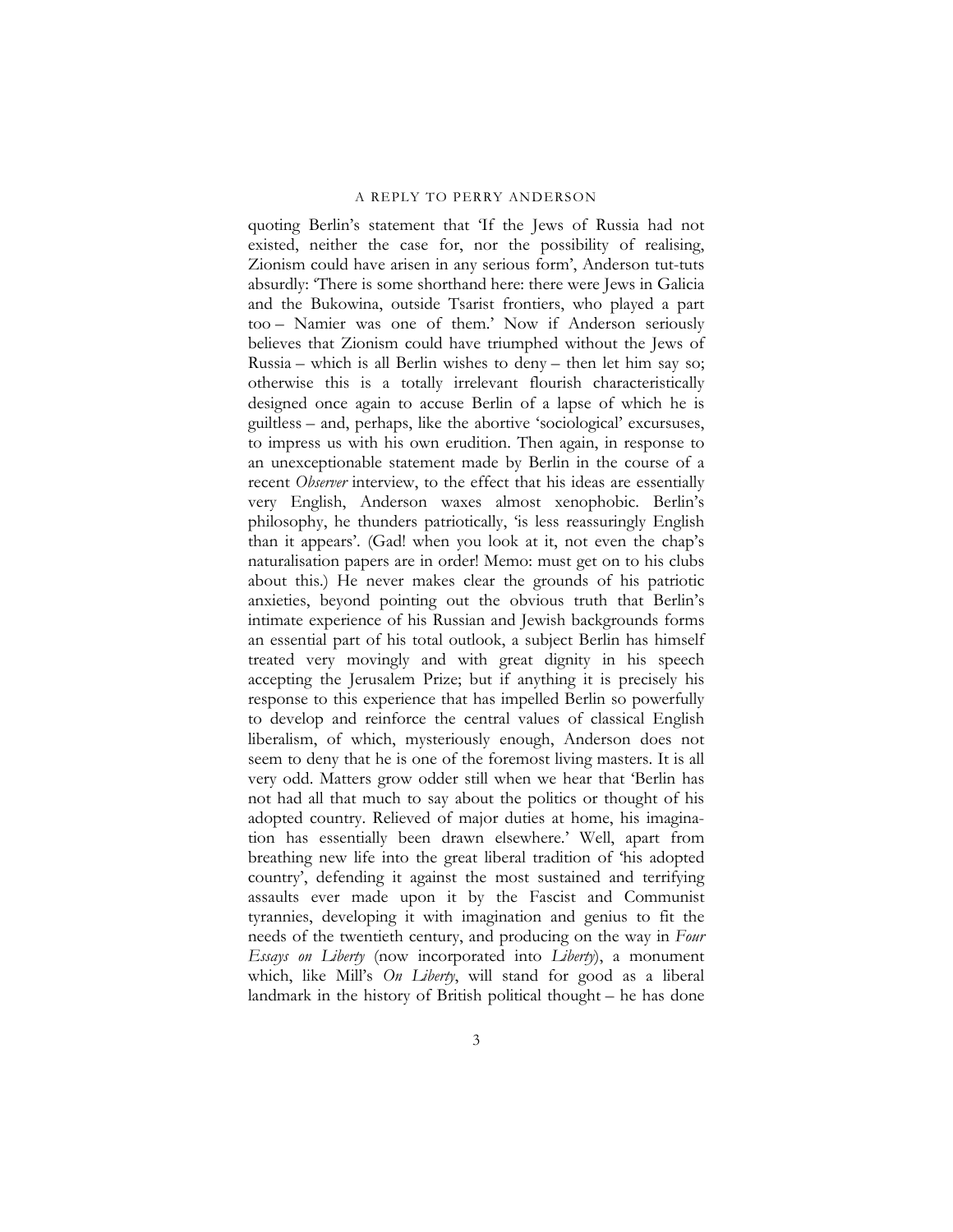little indeed. As for his imagination being drawn elsewhere, surely, whatever the ills of Britain from the 1930s to the present – too depressingly familiar and too numerous to be rehearsed here – they pale into insignificance when set beside the evils of the totalitarian structures of left and right, whose nature and origins required urgent investigation and analysis, and which claimed many millions of innocent human victims in Berlin's time, finally threatening to poison and even permanently undermine what Berlin so values about the liberal society of Britain. Finally, Berlin is reprimanded for showing 'a certain indifference' towards 'the juridical framework for the safeguarding of negative liberty'. This might, of course, just conceivably be because juridical frameworks for the safeguard of individual rights can often enough be of far less value – viz. the Soviet Constitution, a superior formal document in this respect to any we have in Britain, and ideologically perhaps rather closer to home for Mr Anderson – than those accumulated cultural and traditional values, probably not fully formulable at all, which are all too easily infected by the bacillae of political dogma so effectively combated by Berlin. One could go on multiplying examples indefinitely; but these icy projectiles, designed to wound, simply melt at first contact with probing fingers. So much, then, for the hailstones.

Then there are the pathetic thunderbolts. These are hurled for the most part at Berlin's supposed method in the history of ideas, and would be damaging indeed if his method bore the remotest resemblance to the grotesque travesty so carefully and so maliciously constructed by Anderson. First, Berlin is supposed to believe 'that the specific arguments of a theorist are less important than their general outlook, and the origins of ideas less interesting than their echoes'. Grammar apart, this invites two comments. Echoing Russell, himself no mean respecter of arguments, Berlin has often said that at the heart of even the most complex philosophical system there is usually a very simple central vision, a general outlook, which it is essential to grasp and which can be stated in simple terms; and that much of the philosopher's elaborate and subtle argument is secondary to this *idée maitresse*, a kind of logical buttressing and fortification of it. But absolutely no cavalier implications for detailed argument follow from this. Indeed, it is as logically absurd to use their common insight to conclude of Berlin that he is not interested in the detailed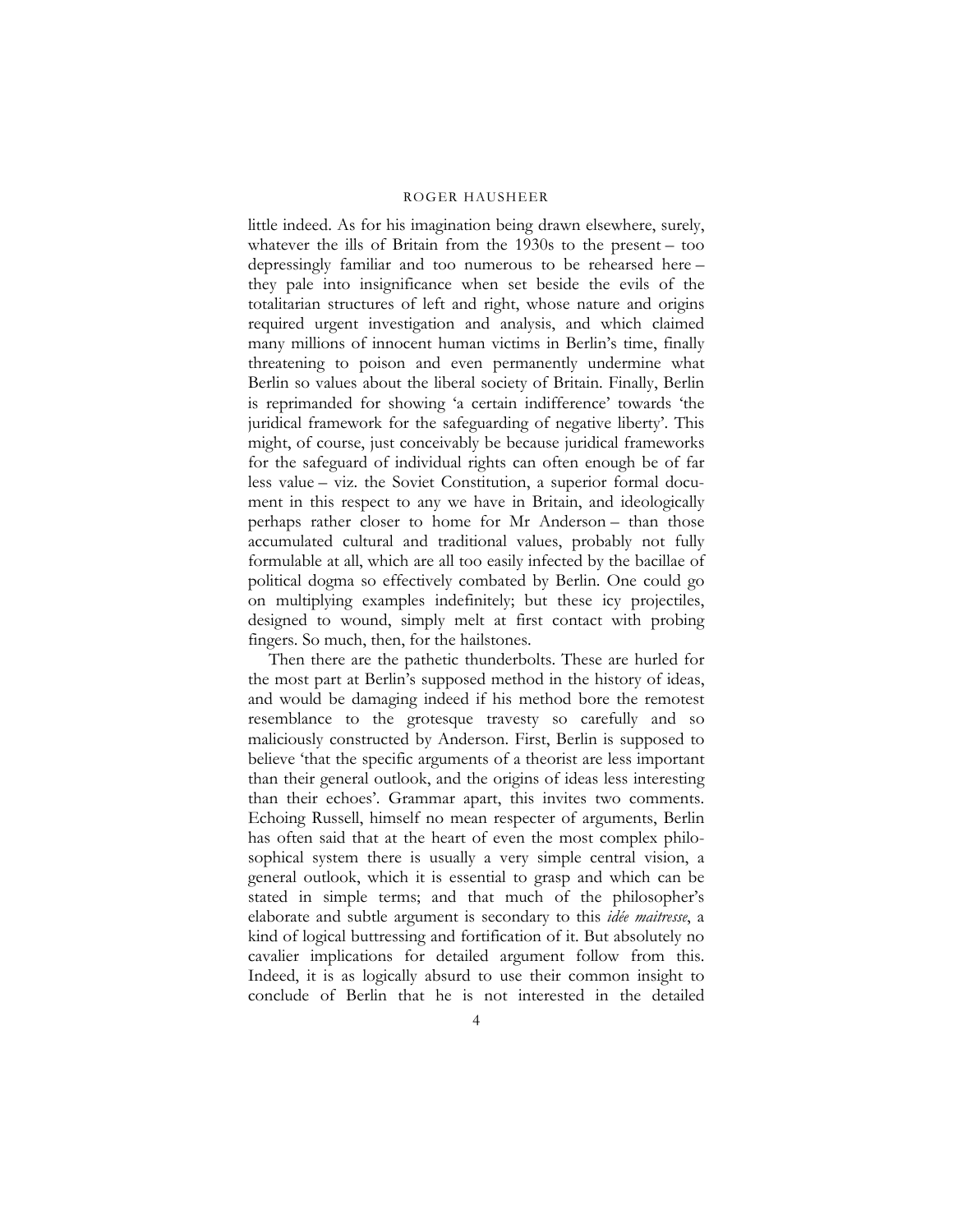arguments of thinkers as it would be to conclude the same of Russell. Besides, the facts themselves belie the conclusion: few philosophical writers have paid more close and painstaking attention than Berlin to detailed clarification and analysis of, for example, the ideas and arguments of Vico, or treated Herder with more respect as a possible source of illumination for philosophers today; and the same goes in varying degrees for the other thinkers Berlin has studied. And to say of Berlin, a large part of whose work has been dedicated to nothing else but pursuit of the origins of ideas – the unearthing of the remote roots of some of the cardinal notions that determine the modern outlook – that 'he is more interested in their echoes than in their origins' is too evidently false to merit attention.

Collateral thunderbolts come hissing down: the major imaginary failing deduced from the above putative defect is, apparently, the risk of 'selective emphasis', a risk to which, we are given to understand in passing, not even the scrupulous contemporary Cambridge scholars of Harrington and Locke, so much admired by Anderson, are immune. We must take Mr Anderson's word for the failings of his Cambridge paragons, but how do matters stand with Berlin? Not one of the supposedly incriminating examples offered by Anderson succeeds in establishing the charge: Berlin is perfectly aware of the chauvinism in *War and Peace* and the mysticism in *Anna Karenina*; the agrarian socialism of Herzen's *Bell*; and in his essay on Mill he goes out of his way to stress that his interpretation is intended precisely to bring out those elements in Mill, undeniably present, which have the least to do with utilitarianism, but which form perhaps what is most originally 'modern' and arresting about him. But even if Berlin had passed over all these things in silence, would he thereby have been guilty of so great a crime? If one writes an essay on one aspect or preoccupation of a thinker – say, Tolstoy's conception of history – is one thereby bound to write about everything else as well, and pot a full-scale intellectual biography into 30 or 40 pages? Even Berlin's most fervent admirers accept that there are limits to what can be expected of him; but not so – very flatteringly for Berlin – Mr Anderson.

The absurdity of Anderson's allegations is even more apparent in the cases of Vico and Herder. The theme of 'mental identity' in Vico is mentioned and discussed fully by Berlin; and his essay on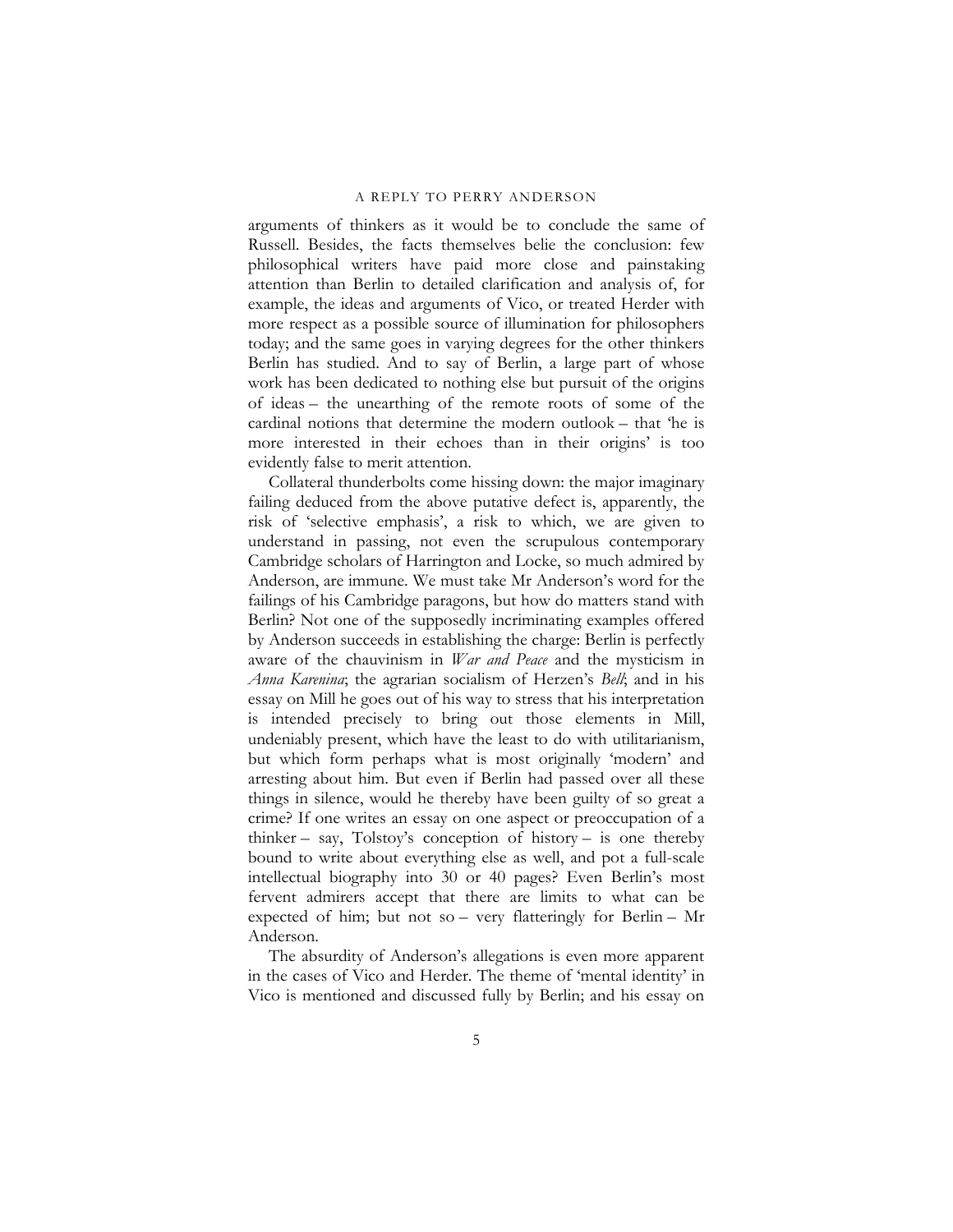Herder opens with a magisterial statement of the traditional views of Herder, and a virtually exhaustive list of the main themes that historians of ideas have catalogued in his works: he denies the existence of none of these and states quite explicitly that he will concentrate on those three which are undeniably the most startlingly original and which have had a revolutionary impact on subsequent thought and practice: expressivism, pluralism, populism.

But Thor's unsteady aim grows wilder still. For we are even invited to believe that Berlin sees Machiavelli as 'the steppingstone to a tolerant liberalism' and that 'the only evidence for this claim […] is the autobiographical illumination Berlin reports […]'. Well, put baldly like that, Anderson makes it sound as though Berlin saw Machiavelli as a conscious exponent of liberal pluralism. But Berlin's contention is no more (but also no less) than that Machiavelli, quite unwittingly, was among the first – perhaps the very first? – to discover and state the upsetting truth that there were two equally coherent, equally objective and valid ethical systems or codes of conduct, which were utterly incompatible with each other, but to adjudicate between which no overarching criteria could be found. And so far from being guilty of one-sided emphasis, or of adducing no evidence other than subjective conviction, Berlin achieves a coruscating tour de force with his exposé of the twenty-odd interpretations of Machiavelli, to which – tentatively and almost apologetically – he adds his own, leaving it to the reader to judge its merits against the others. Its major merit is, of course, that it achieves effectively what none of the others can: namely, to explain why Machiavelli, whose cruel and unscrupulous doctrines had after all been commonplaces from the Bible and the Greeks down to his own time and beyond, should nevertheless have plagued and haunted the Western mind ever since. But enough of Anderson's sorry squibs.

At four major points, it must be admitted, the gaseous nebulae contract into cloud-forms of sufficient density and coherence to merit a degree of serious scrutiny. In however distorted a form, with no matter what unfair intent, issues of central importance are raised: they are the status and respective claims of negative and positive liberty; the nature and historical emergence of pluralism; the question as to whether absolute values are commensurable at all; and the problem of what safeguards in principle can protect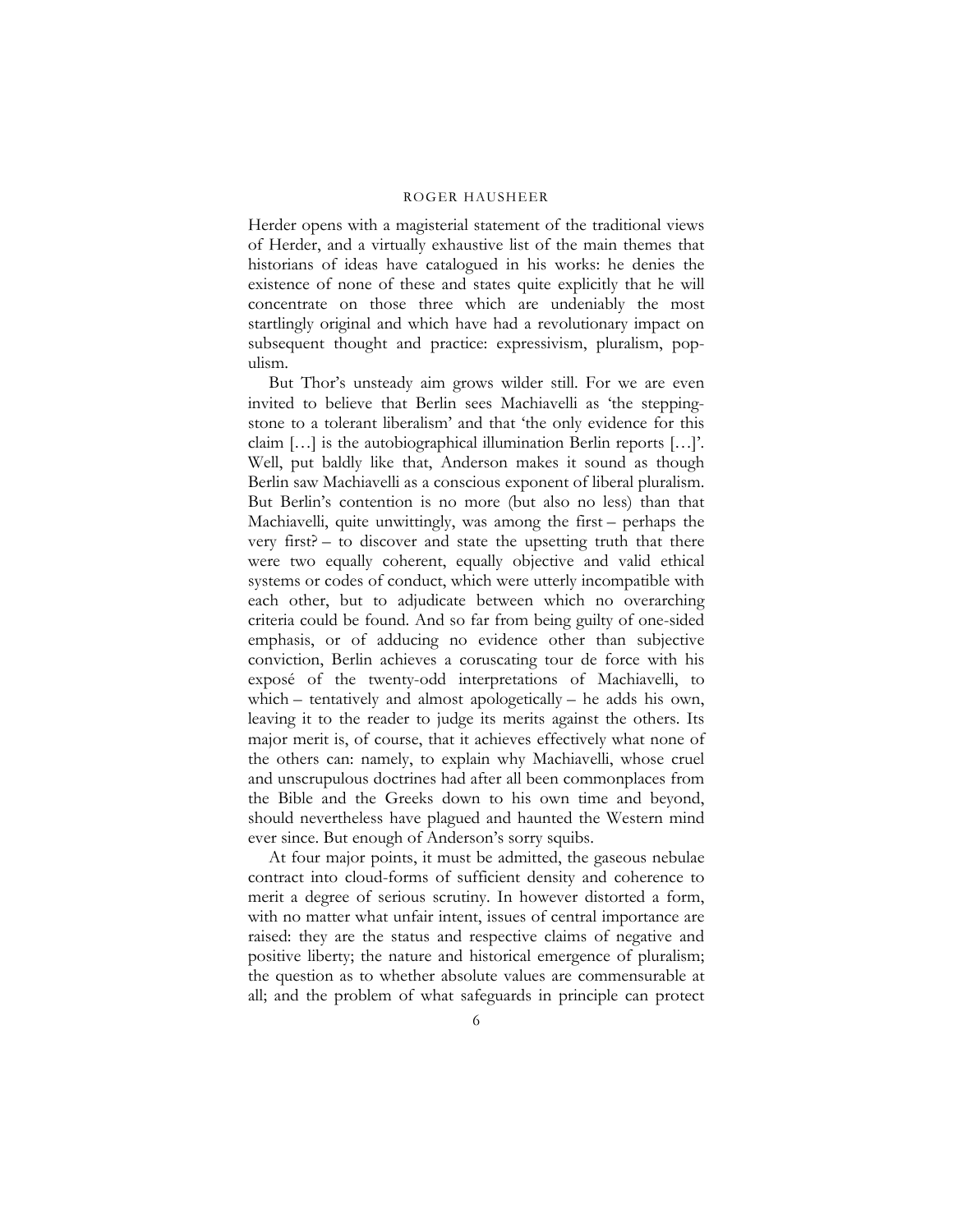pluralism from sliding into relativism. In each of these philosophically dark and difficult regions Mr Anderson lunges about blindly, misrepresenting Berlin almost totally, and doing little better when he touches on Max Weber.

First, then, to liberty. On 'Two Concepts of Liberty', the usual snide remarks are made about scant textual reference and rapid juxtapositions of thinkers, as though it were a question of a fullscale book rather than an inaugural lecture; but here Anderson does show a momentary glimmer of insight when he concedes that 'substantiation of each case might in principle still be possible in some larger compass'. Precisely. Those who have followed up Berlin's remarks in the case of individual thinkers, say Fichte, have found them to be more than borne out by the evidence. But no less important than this is the fact that, despite Anderson's attempt to convict Berlin of tacking and trimming – he is falsely represented as denying in his original lecture of 1958 that positive liberty is a valid universal goal, and then, in the altered political climate of 1969, of admitting that it is – Berlin has from the start been absolutely and unswervingly consistent in asserting that positive liberty is an ultimate value universally pursued, like negative liberty, and that it may indeed possibly be older; but that where the need for positive liberty has been more generally recognised and met, the tendency of much modern theory and practice has been to overlook or diminish the claims of negative liberty; and, indeed, to the degree that political thought and action have assimilated all types of liberty to a form of positive liberty, to deny its existence altogether. Hence the need to distinguish negative liberty sharply, just as much from its competing sibling, as from other equally hostile values, such as equality, fraternity and national solidarity. That has been Berlin's position from start to finish. It is only the dangers latent in positive liberty that Berlin wishes to warn against, and its bloated pathological perversions that he attacks. Thus, when Berlin claims that 'Chaim Weizmann was the first totally free Jew of the modern world', there is, *pace* Mr Anderson, nothing even faintly suspect about that, and no sinister 'higher' self is involved here. By the time Weizmann became politically active, Jews in many countries enjoyed a measure of negative liberty afforded by the individual rights enshrined in the constitutions of their respective countries; but no matter how far this process of liberation might go, to the degree that they felt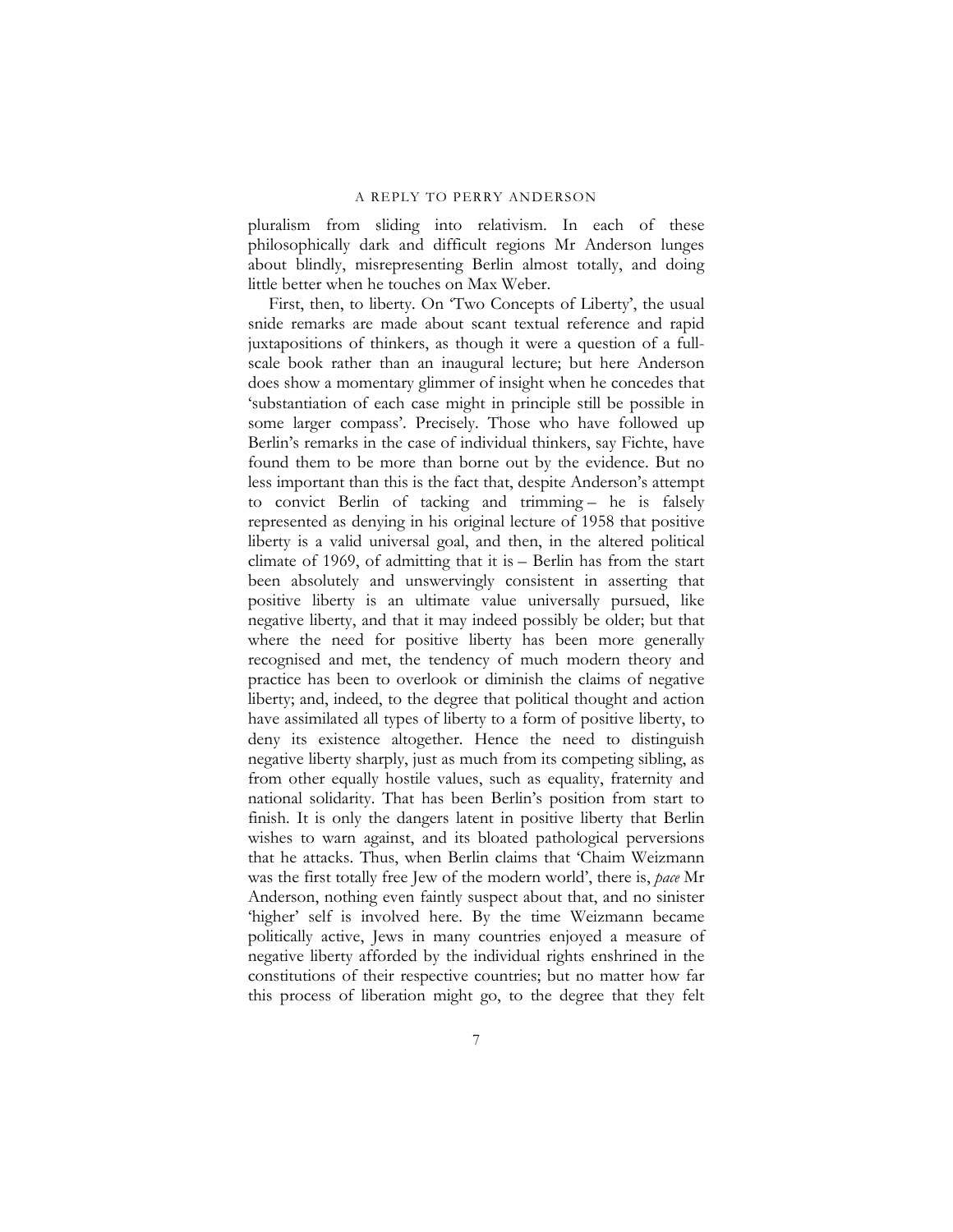themselves to be *Jews*, and not Englishmen, Frenchmen, Germans or Russians, they were unfree: they possessed neither the soil, nor the State, nor the collective political institutions through which to organise and express themselves as a people; as *Jews*, they were 'foreigners' without a country of their own; that minimum of positive self-direction was denied them. Weizmann was the very first to create this, at first in his own immensely powerful but concrete and solid imagination – to the point, indeed, that he was able to create 'the strange illusion among the statesmen of the world that he was himself a world statesman, representing a government in exile, behind which stood a large, coherent, powerful, articulate community' – and then, triumphantly, in reality itself, by the creation of the State of Israel. Thereby he conferred upon his fellow Jews the good which he was the very first among them to enjoy in modern times, namely positive liberty; thus rendering to his people a full measure of liberty in both senses of the term. But where on earth in all this is that sinister metaphysical fission of the self into 'higher' and 'lower' elements which Anderson points to with such evident gloating satisfaction? The robust and healthy fulfilment of the normal universal need of a people for positive self-direction is far removed from the pathological distortions suffered by this ideal in totalitarian systems of the left and the right; evils from which it is impossible to imagine two figures more remote than Weizmann and Berlin. There is absolutely no buckling and bending of concepts here, or in the relevant sections of 'Two Concepts of Liberty' alluded to by Anderson, but only a delicacy of moral and intellectual discernment, and an emotional power of empathetic reconstruction of the facts, evidently beyond the coarser categories of Mr Anderson. Again, Anderson claims that the distinction between negative and positive liberty 'is in the end resolved into the opposition of monism and pluralism'. Resolved? Without residue? True, one of the major arguments in favour of negative liberty as an ultimate end, and not just as a means to some other good, is that values by their nature inevitably conflict in such a way that absolute choices cannot be avoided, and that this requires the liberty we call negative; but while this is true, negative liberty is about a good deal more besides. Nor does positive liberty reduce to monism; extreme voluntarist forms of it are logically possible quite independently of philosophical monism, and have as a matter of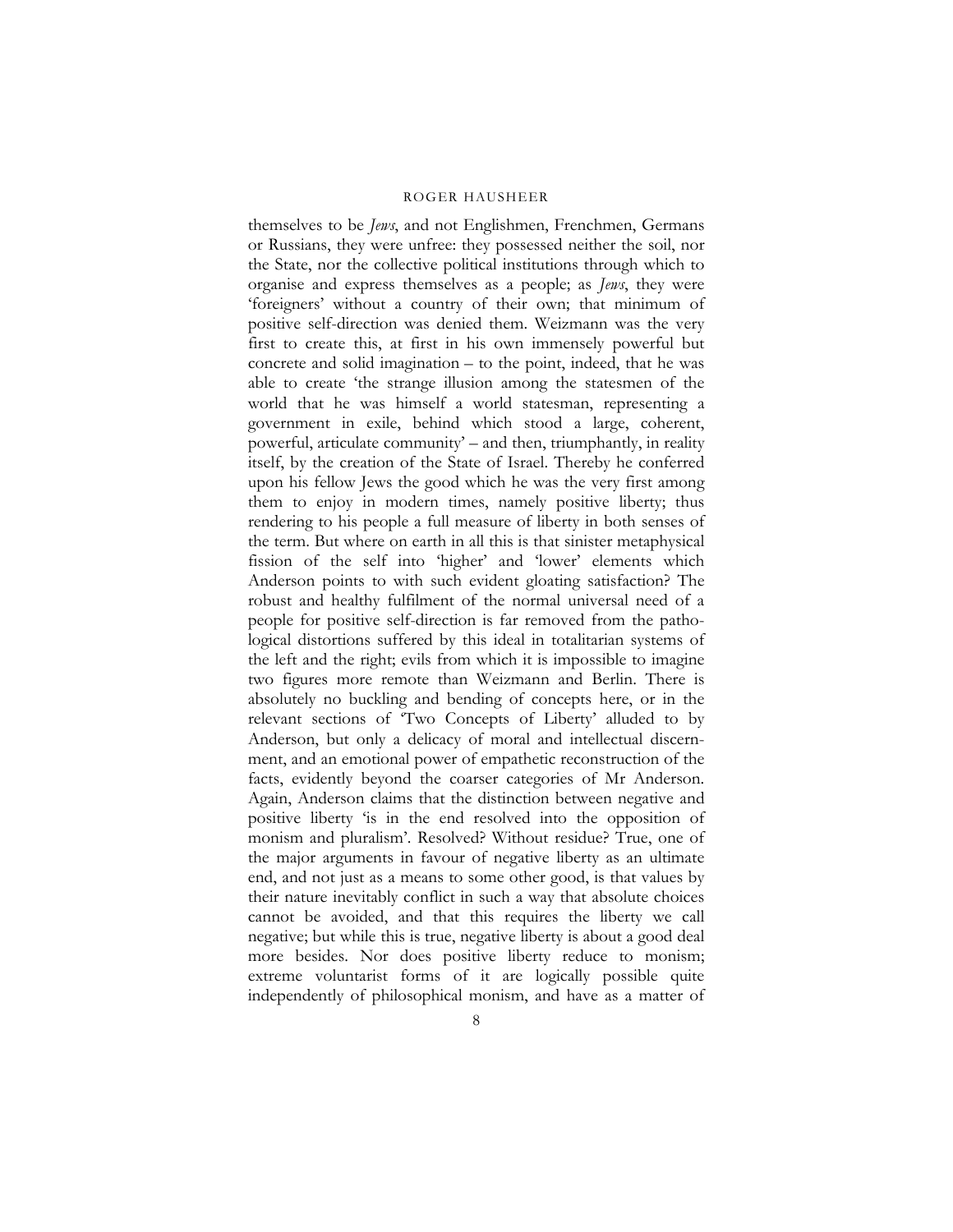historical fact existed in the case of some among the more extreme romantic irrationalists and anarchists. From the fact that positive liberty is implicit in the premises of monism, it by no means follows that all forms of positive liberty must be monist. The two are not on terms of mutual entailment.

So we come to pluralism. On the question of its historical emergence, Anderson commits two cardinal errors: one about the historical facts themselves; the other about Berlin's own attitude to them. Surely, Anderson asks, 'the possibility of alternative conceptions of a good life' must have been 'seriously entertained' long before the eighteenth century? But was it? Mr Anderson is clear that it was. Of course, from the earliest times, from the moment they broke out of the cocoon of the tribe, men became aware that there was a vast variety of different codes, creeds, forms of government and social organisation, patterns of life, etc., just as they knew that men spoke many languages, as a matter of simple brute fact; indeed, all this must form one of the oldest commonplaces known to mankind – or at any rate to travellers, exiles, merchants, mercenaries and peripatetic scholars from time immemorial. But the crucial consideration is – and has anyone seriously disputed this? – that it would have occurred to no one in 'Ancient, or Medieval, or Early Modern society' to accord them all equal status and dignity as codes and systems of objective values; rather, they would either all have been regarded as equally erroneous as measured against one single eternal set of objective standards – usually my own and those of my society or group; or else, at best, as more or less imperfect approximations to some timeless ideal pattern yet to be achieved, as with the French *philosophes*; or else, at worst, as so many fallings away from some remote Golden Age, some irrecoverable Eden for which men are filled with hopeless yearning.

His second error on this subject consists in saying that 'Berlin's accounts of pluralism involve a stark before and after'. This is far from being true. Berlin's historical dividing-line between monism and pluralism, says Anderson, 'falls roughly between Machiavelli and Fichte'. He then proceeds to make it sound as though Berlin claimed that everyone before this was a monist, and that after it pluralism prevailed. But Berlin's account is vastly more complex and full of nuance than that. Not to mention the marginal sceptical currents that he points to in antiquity, Berlin sees early glimmer-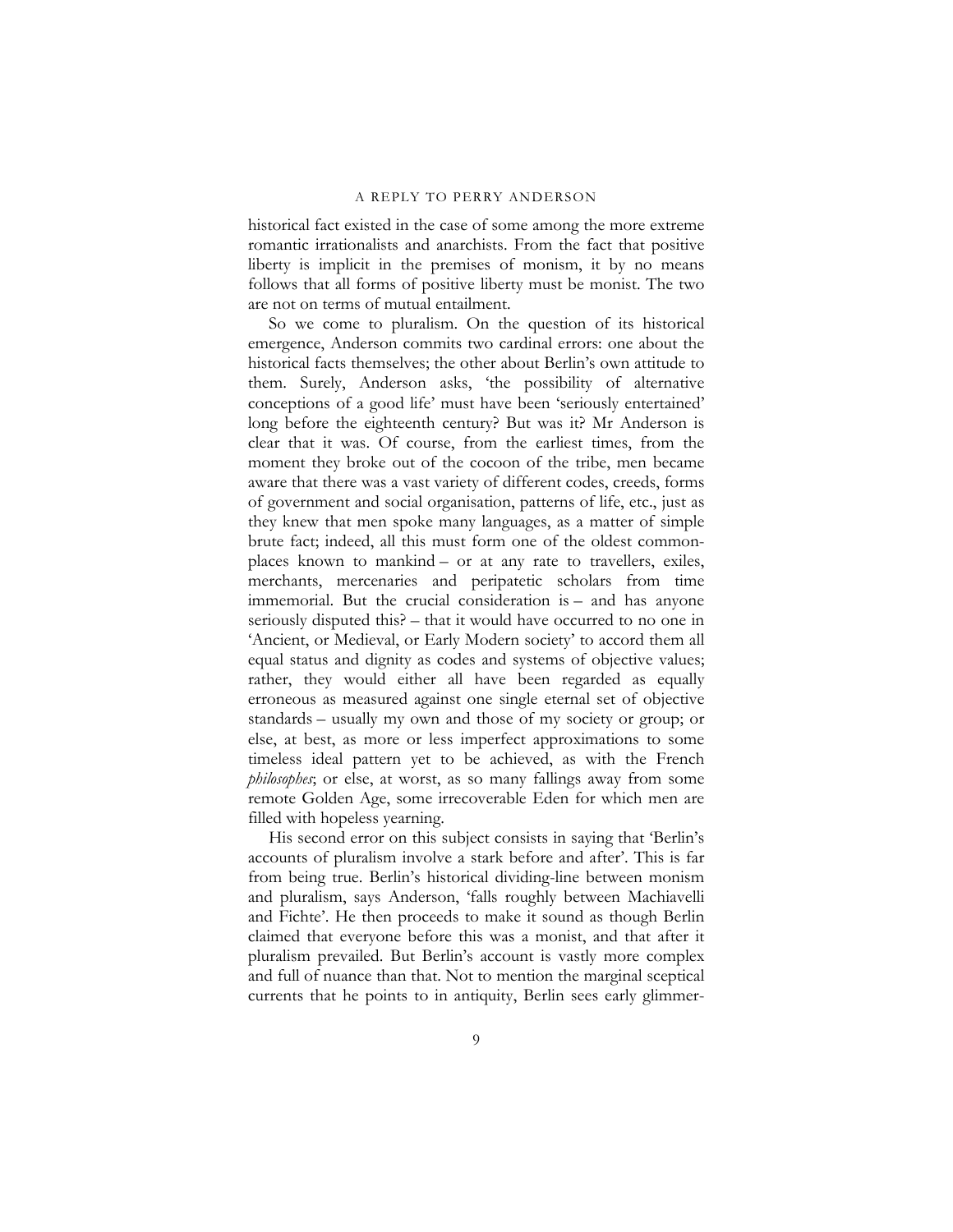ings of pluralism in the works of sixteenth-century French jurists such as Hotman; and it is the growing awareness of pluralism, at first dim and sporadic, then increasingly conscious and sophisticated, reaching heights of agonised self-awareness in Dilthey, Troeltsch, Meinecke and Max Weber, that Berlin has tried to describe with great learning, originality and skill, and above all with such an acute sense of fine distinctions. Nor does Berlin speak as though pluralism had triumphed. While I think that he does probably believe that pluralism (and related currents such as historicism) represents what is most distinctively 'modern' about our times, he is often careful to point out that much – if not the greater part – of contemporary thought and action rests upon the central pillars of the Western intellectual tradition, which may have been shaken by the currents of ideas he describes, but have by no means broken down. The quasi-scientistic, universalist assumptions upon which great multi-national companies like, say, ICI or General Motors operate – 'the Wall Street Journal school of deterministic materialism' of Fukuyama – or the ever-growing power of purported 'specialists' in every sphere of life, or the steady proliferation of quantitative techniques in government and administration, are some of the developments which bear this out and make defence of those values Berlin cherishes so terribly relevant. The radical and widespread revolt against the central tradition of Western thought, of which so much of modern liberal culture forms an important part, is very far from having achieved final victory. Mr Anderson's own rationalistic hankering after the 'incandescent' utopian vision of Kant's essay 'Idee zu einer allgemeinen Geschichte in weltbürgerlicher Absicht', which advocates a universalist historical teleology, is one, admittedly rather minor, illustration of this truth.

The third major area of interest concerns the commensurability of values. Here Anderson commits a cardinal error with his claim that where Max Weber was insistent on the absolute incompatibility of some values with one another, with a consequent war to the death between them, 'this Nietzschean note is wholly missing in Berlin'. Apart from the just observation that the overwrought and at times hysterical tones struck by Nietzsche are foreign to Berlin, so far, indeed, is this from being true, that it can probably be claimed that Berlin has discerned an even greater number of such types of absolute conflict, and formulated them in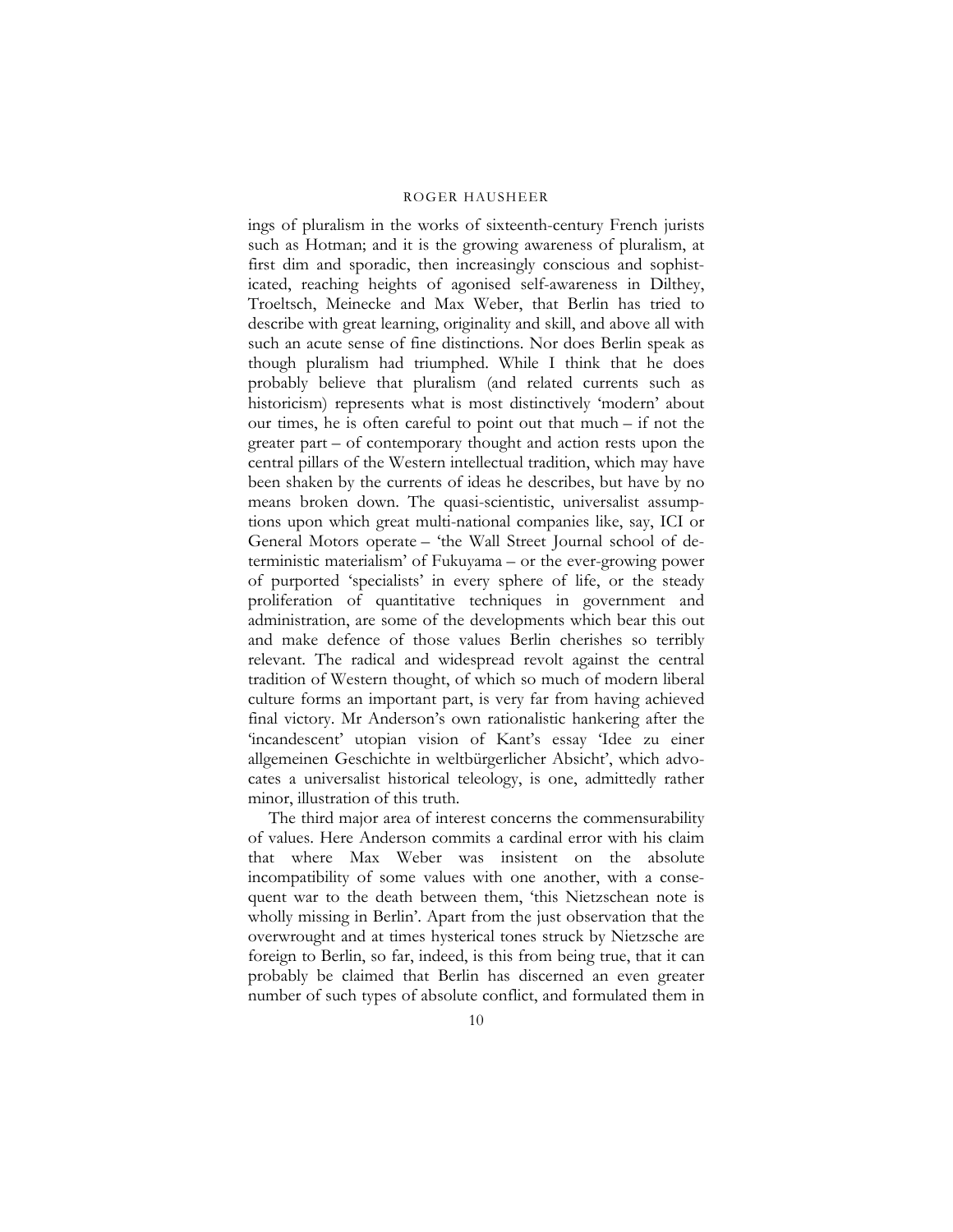his writings with greater sharpness, than did Weber. Nor, incidentally, if Anderson practised that scrupulous scrutiny of texts he so impertinently urges on Berlin, would he find that Weber is any the less aware than Berlin of the possible (and indeed unavoidable) pragmatic combination of warring values within one and the same individual. Immediately following one of the most famous passages where Weber speaks of the unsettleable war to the death between values, a battle in which compromise is no more conceivable than it is between God and the Devil, he emphatically adds, 'But take careful note: conceptually not' – '[...] dem Sinn nach nicht' – i.e. logically not, as a matter of definition. For, he continues, as a matter of common everyday fact we do encounter at every turn such combinations of the uncombinable, since every man's life is a complex pattern of criss-crossing, mutually limiting, lethally hostile (*todfeindliche*) values, a 'mixture partly psychologically and partly pragmatically determined'. And he then goes on to derive from all this the insight, strongly reminiscent of some aspects of existentialism, and perhaps not too far removed from Berlin's own view, that the life of the self-consciously deliberative human being is constituted by a string of such ultimate choices whereby he, and he alone, decides the kind of person he will be  $-\tilde{e}$ *sacra la scelta*. So, on the grounds adduced by Anderson, there is just as much (or just as little) 'sting' in Berlin's pluralism as in Weber's: and it remains a matter for detailed comparison of the two thinkers' views on the subject to decide which is the more radical.

It is impossible to over-stress Berlin's belief in the logical incompatibility of values and their incommensurability in principle; and its corollary, namely that no possible arrangement of an individual life or of a society or of a civilisation could accommodate them all to their full extent; since this is one of the issues on which Anderson seems most seriously confused. He quotes Berlin's admiration for the manner in which Roosevelt and his administration succeeded in establishing a precarious pragmatic 'mix' of ultimate values in one and the same society, and then exclaims triumphantly that 'the major goods are commensurable after all: how else can claims between them be weighed?' And then goes on to assert that for Berlin, whether he likes it or not, such arbitration must be achieved by utilitarian calculation. But the words 'weighed' or 'measured', used in this context in any but a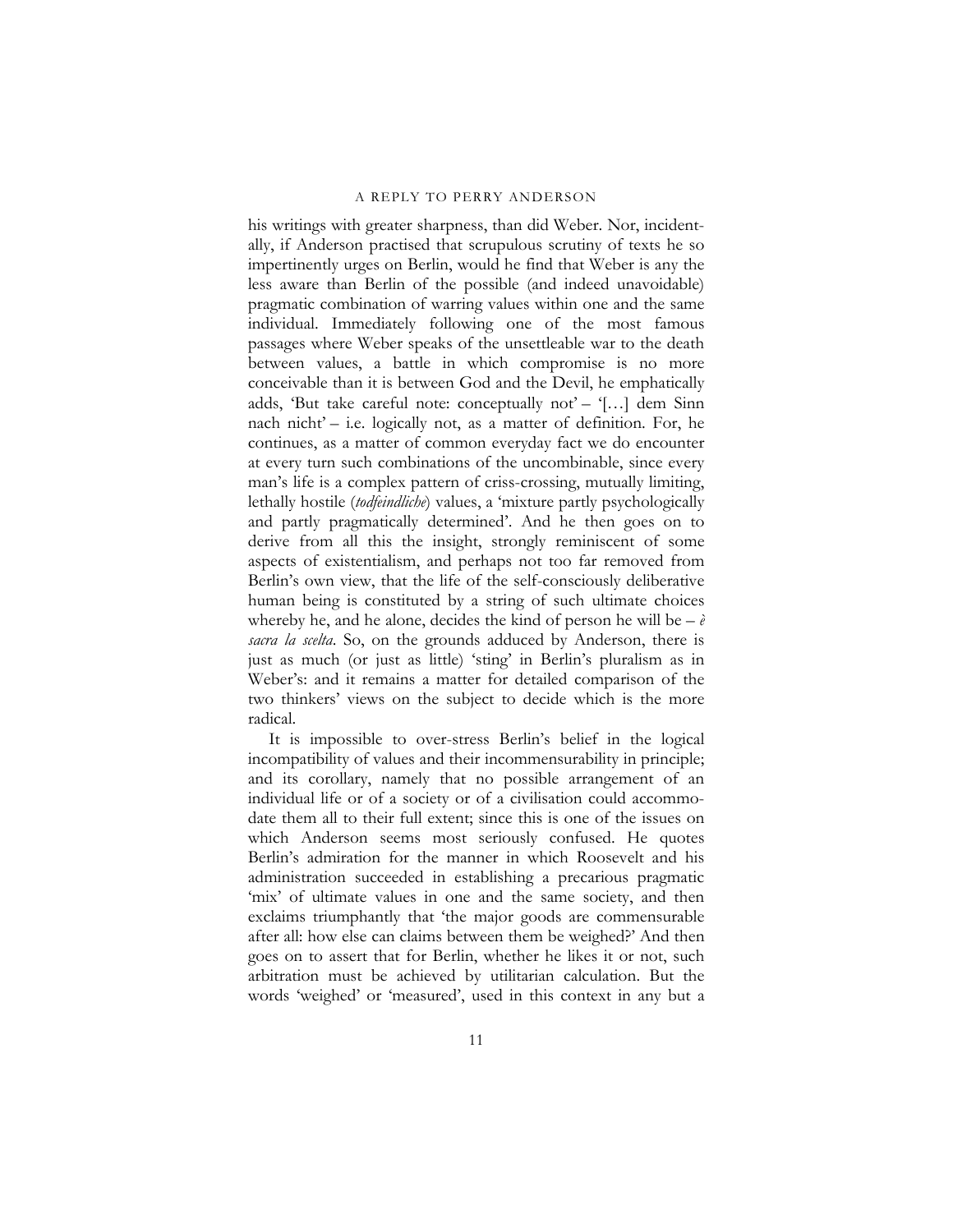metaphorical sense, implying as they do that entities so treated are reducible to one single unit of calculation, are highly misleading. For when, for example, the individual – to begin with the least complex case – is making ultimate choices for himself alone, involving uneasy combinations of conflicting values, and is spoken of as pondering and weighing these values and these decisions, there is no question of his applying a common scale of measurement to them, for the 'super-value' thereby implied, into which they could all ultimately be cashed, is just what is unavailable in principle: each value is looked at and appreciated – 'intuited' or 'felt' – for what it is, each possible decision or set of decisions embodying varying degrees of warring values is considered for what it is, by a species of direct contemplation or reflection, and passed in review; lived through in the imagination; churned and mulled over certainly; agonised over perhaps; but in the last analysis chosen just so, because that in the end is how the agent sees himself, how he freely and consciously wishes to be, what he wants in the society and circumstances of his day, something for which he must assume full responsibility, and for which nothing outside himself and his free acts of choice can be made accountable; and indeed, his dignity as a human agent consists precisely in such exercise of his capacity for free choice. And what is true of the individual agent applies by extension, with whatever increase of complexity, to groups of individuals and whole societies too. It is this which makes Anderson's observations on Berlin's view of Roosevelt's New Deal so very wide of the mark. So very far from offering a rebuttal of Berlin's central thesis, the example of the New Deal emphatically bears it out: Roosevelt and his adjutants were not experts in ethics and specialists in politics conducting their operations by some species of quasiscientific calculation against a background of hidebound dogma, but were sensitive, intelligent, responsive, well-informed and imaginative men making the correct use of a universal moral faculty and a judicious application of common sense and practical judgement; constantly aware of what was possible and needed and of what was not possible or needed in the society of their day; and, above all, guided by a due sense of just the kind so admired by Berlin, namely that they must make absolute sacrifices and 'tradeoffs' at every turn – sacrifices, because none of the values they believed in could enjoy full realisation in conjunction with the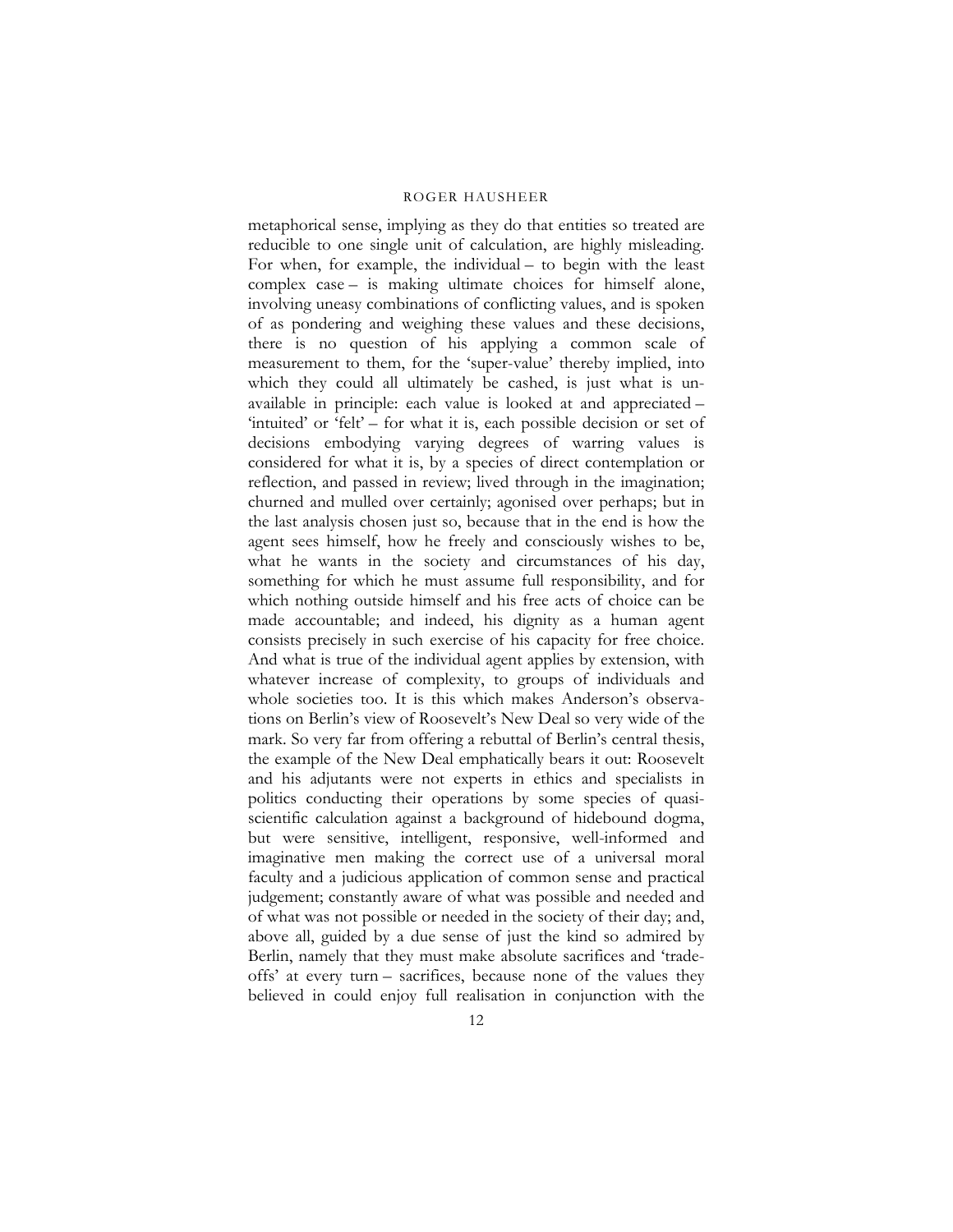others; absolute ones, because, when all the relevant factors had been duly considered, they were based on not further analysable choices between incommensurable goods. This is a very far cry from the neat and tidy calculations of the utilitarians, which at any rate in principle can be carried out by experts using slide-rules to produce the sole correct solutions, with the consequence that, since there can be no appeal against demonstratively true answers, rational actors are left no scope for any sense of loss or regret.

Supposing himself to have disposed of Berlin's radical pluralism within individuals and societies by the device of a spurious utilitarianism, Anderson now seeks in the fourth area of interest, relativism, to undermine pluralism as it obtains between societies. Anderson points to two ways in which Berlin seeks to protect pluralism – i.e. the belief in the existence of a multiplicity of genuine, objective, conflicting values – against collapsing into subjectivist relativism and nihilism  $-$  i.e. the belief that in principle value judgements lack objective correlates and that there are therefore no limitations to subjective choice. First, he quotes Berlin as saying that no matter how diverse or incompatible cultures and the values they embody may be, 'their variety cannot be unlimited, for the nature of men, however various and subject to change, must possess some generic nature if it is to be called human at all'; and that the crucial touchstone of being morally (as opposed to physiologically) human is the capacity in principle of creatures that call themselves such to enter into and understand one another in terms of ultimate purposes: 'a minimum of common moral ground is intrinsic to human communication'. Now Anderson, so far from meeting this thesis head on and doing justice to it, thinks that he can dispose of it with the simple remark that 'the Allies and the Axis had no difficulty following each other's communiqués'. But this states a trivial truth, only to overlook the essential point. As references to the events and furniture of a common physical world inhabited by both, and as signals of dispositions made (or to be made) regarding these, of course there is a sense in which the terms of the Axis' communiqués might be correctly construed by the Allies; but there is a more fundamental sense in which I, the Allied statesman or commander, cannot be said to understand even these, at any rate truly and exhaustively, for it is a logical truth that means are indissolubly bound up with ends, which in this case – since they are the goals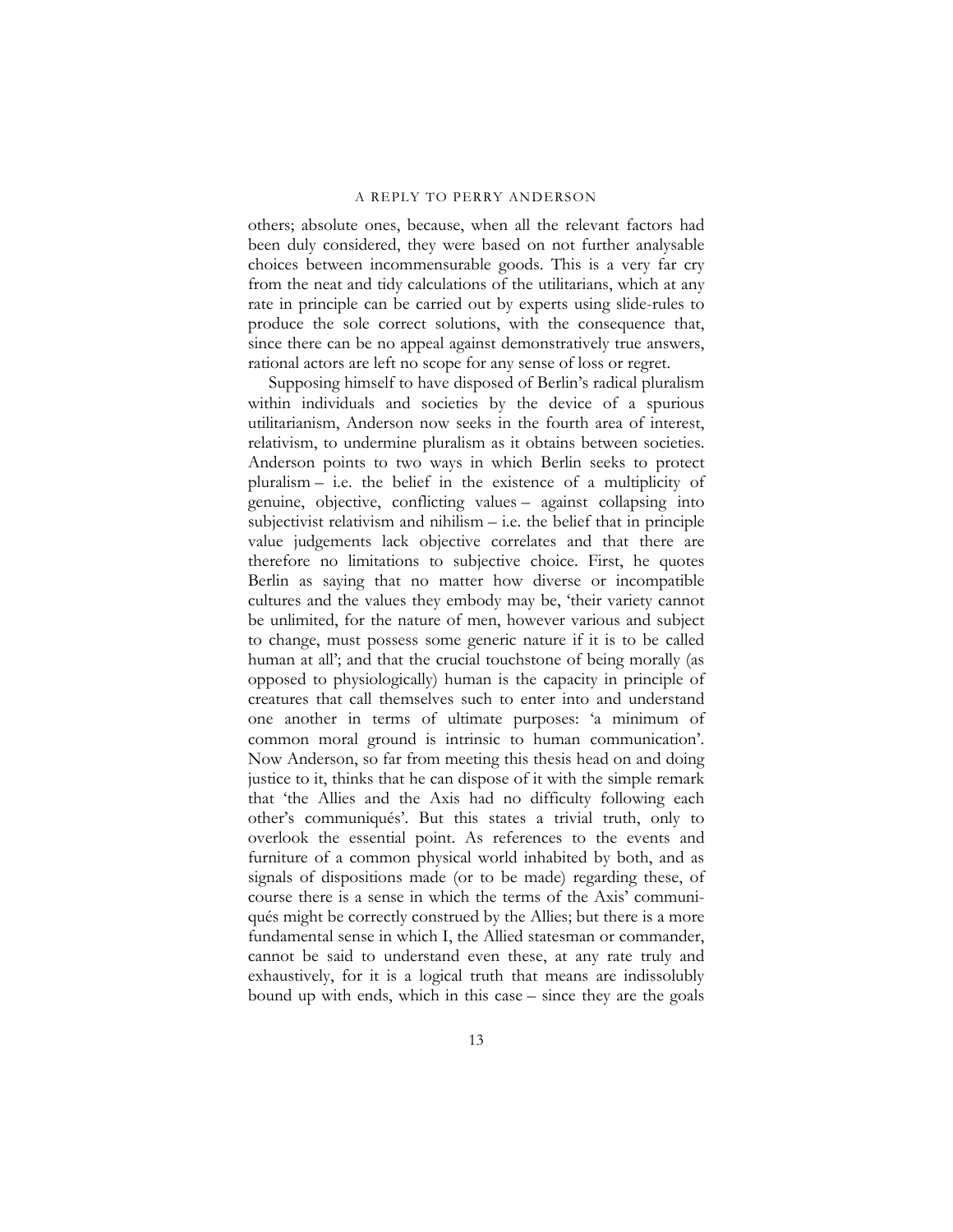of men of diminished and, indeed, in relevant respects nonexistent, humanity – must remain, *ex hypothesi*, permanently and unyieldingly opaque to me. And means to totally impenetrable ends cannot be identified as means at all: they are explicable as a set of causal mechanisms, perhaps, but not intelligible from within in terms of truly human purposes, no matter how different from – or even hostile to – my own these may be. So communication in the sense required by Berlin's thesis – i.e. human communication – breaks down indeed. Nothing Anderson says here invalidates Berlin's fundamental criterion of humanity or, derivatively, of what can and what cannot count as genuine objective values.

Berlin's second line of defence consists, Anderson says, in considering this universal generic core to be a version of natural law in modern empiricist dress, exemplified as it is over vast stretches of time and place but evinced most fully and effectively in the world of European culture. But, Anderson then complains, this notion 'shrinks with every step back to the local'. How could he possibly have come to believe this? It seems perfectly clear from all the relevant passages that Berlin means the word 'universal' quite literally. The essential human nature he speaks of may indeed have attained to a degree of articulate self-awareness earliest and most fully in the countries of the West, but the implication surely is that it is there, and has always been there, even if in an as yet comparatively latent form, in every people. Hence, to quote, as Anderson does, the words, 'I say "our" conduct; I mean by this the habits and outlook of the Western world', without also quoting the very next sentences, 'Asia and Africa are today boiling cauldrons of disruptive nationalism, as Germany and perhaps France still were after Britain and Holland and Scandinavia had attained relative equilibrium. Humanity does not seem to march with an equal step, the crises of national development are not synchronised', is to be deliberately unfair. If modern European history, and particularly the holocausts of the twentieth century, have revealed to people living in the West more vividly and more explicitly than elsewhere that there are certain universal values constitutive of human beings as such, may we not hope (and even expect) that the analogous catastrophes and calamities, present and future, of other civilisations and peoples may likewise be not wholly negative, but a kind of collective learning process? After all, the history of ideas as Berlin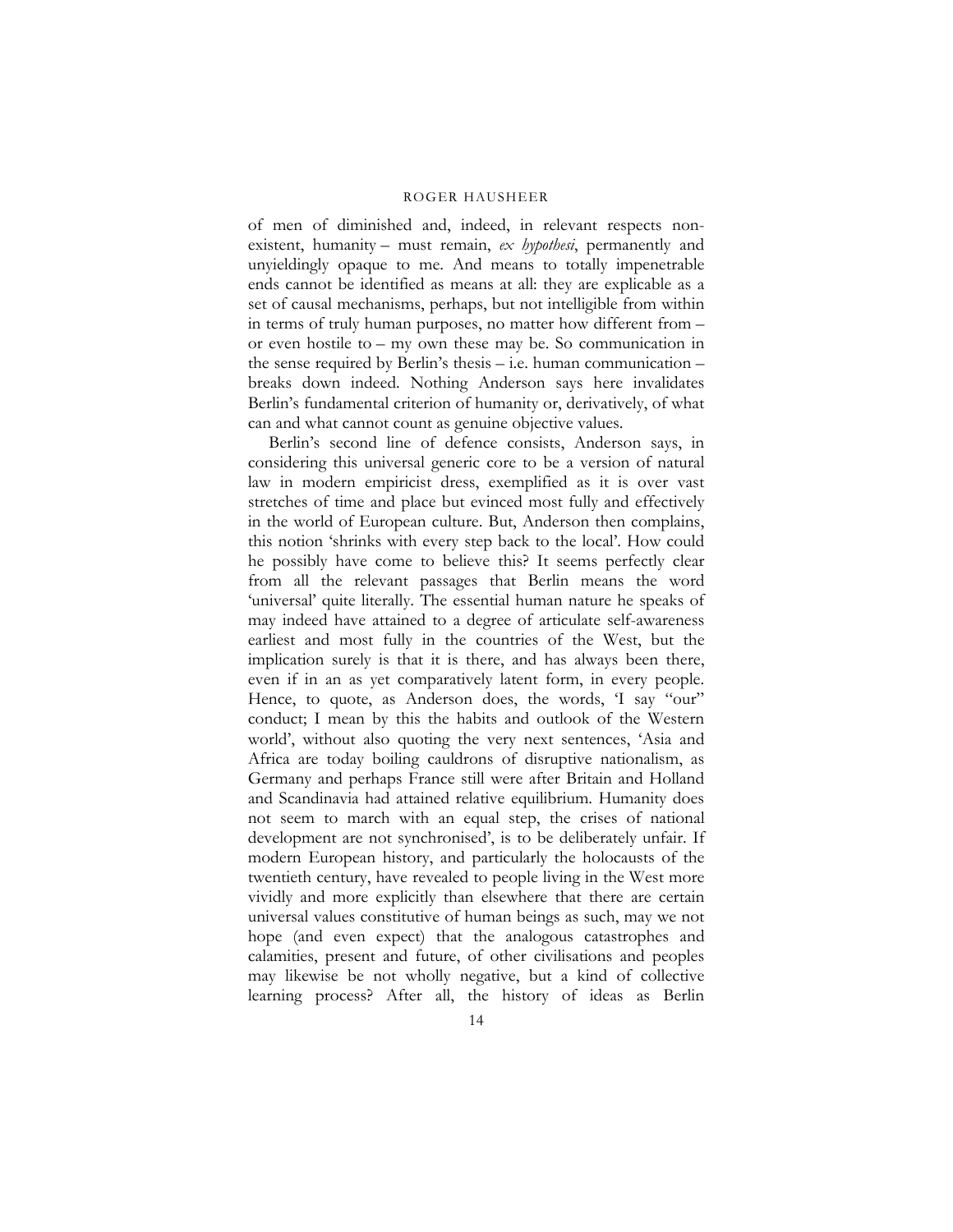understands and practises it suggests precisely this. Pluralism, with its belief in a vast variety of conflicting objective values and systems of value, and its related sense of an absolutely indispensable universal human core, may be the treasure for which we have had to pay the price of some of the wilder, more irrational, more violent and insane currents of modern experience. This interpretation, indeed, is virtually invited by the essay 'European Unity and Its Vicissitudes', where a kind of balance-sheet of Romanticism is drawn up, that vast transforming experience embracing the entire civilisation of the West through many generations, in the wake of which we may, possibly, at last be slowly settling down: 'But nothing ever goes back completely to its starting-point; the progress of humanity appears to be not cyclical, but a painful spiral, and even nations learn from experience.'

But let it be noted: none of this is the same as the 'evolutionary theories of cultural progress towards common standards' by which Anderson claims – falsely – that Hayek and Popper 'could square the facts of historical variety with the needs of moral unity'. 'This kind of route', Anderson goes on to say, 'Berlin has always declined.' Not only does Berlin not attempt this path; the whole thrust of all he has written has been to make as plain as can be that such a solution is impossible in principle. From no conceivable vantage-point, present, past or future, human, angelic or divine – not even that of Hayek, Popper or Mr Anderson – can all true objective values coexist simultaneously in a final harmonious pattern: that is the central message. But note once again: while Anderson makes it sound as though Berlin dogmatically denied that mankind is evolving a universal civilisation with common ethical standards, nothing Berlin has said, so far as I know, could justify that assumption. Humanity may or may not be advancing down the highway to a universal civilisation – common ethical standards, a world State, a universal language, even a common hybrid physical human type – all this may one day come about. No doubt a degree of scepticism is imposed upon us by the facts: for the moment things don't look too promising from the point of view of those for whom this is a consummation devoutly to be wished, what with militant Islam, a severe dose of nationalism in Eastern Europe, the Soviet Republics, Africa, Asia and – who knows? – despite what Berlin seems to suggest, sooner or later perhaps once again in Western Europe too. But who dares say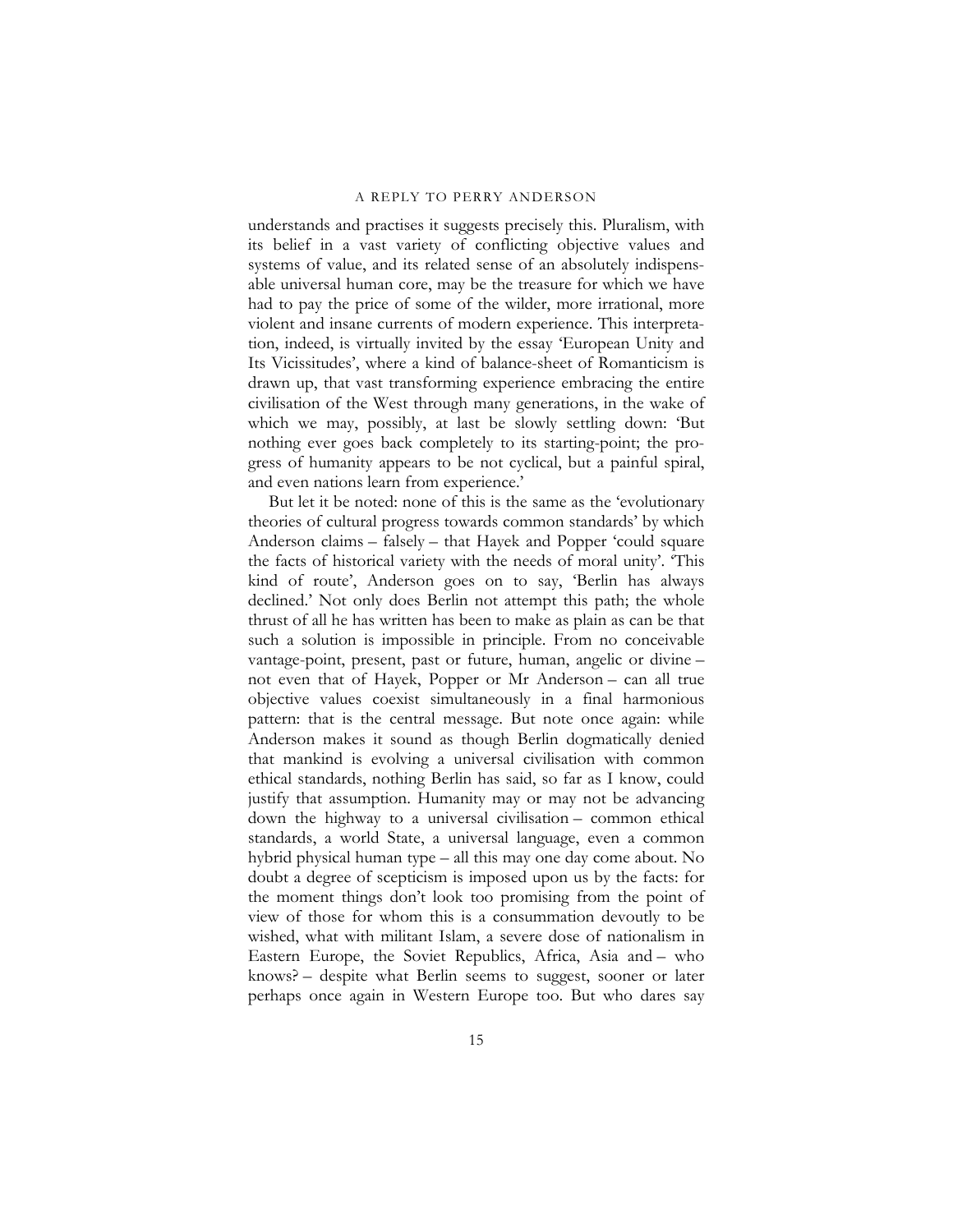what the remoter future will hold? All these are contingent questions, and on these Berlin remains, though sceptical, essentially agnostic. But what Berlin does say, and that very crucially, is that there is absolutely no a priori reason for supposing that such an evolutionary process is taking place, and so far at least precious little empirical evidence either; that those dedicated and at times fanatical ideologues and political prophets who have sought to propel men towards goals they cannot see, for which there is no demonstrable proof and no historical – or any other empirical – evidence, ends which may not even exist outside the disordered imaginations of their authors, have more often than not been guilty of error in theory and indescribable suffering in practice; that, given a correct analysis of the nature of human values, the a priori impossibility of a utopia that realised them all becomes apparent, with a consequent awareness of the theoretical and practical necessity that men should resist the spurious exhortations of ideological zealots and political masters to simplify, unify and falsify them; and, finally, that if ever such a universal civilisation did one day emerge, then it might indeed achieve peace, harmony and unity, homogeneity and uniformity, but at the inconceivable price of denying and suppressing the almost endless variety and number of objectively valid ends and values upon which men can build their lives individually and collectively, and upon which they have in fact done so in historically recorded nations, cultures, civilisations. Humans would literally cease to be humans as we have known them, do know them, and cannot but know them – as absolute choosers between incompatible ends.

Before we take final leave of Mr Anderson, as he staggers on through what by now must be a blizzard, obedient to the 'incandescent' inner vision of a future utopian world order distilled from the rather dry pages of Kant's treatise – a delusory expedition he upbraids Berlin for failing to join – let us ask ourselves how in the first place he came at so many points to grasp with such vigour what is so glaringly the wrong end of the stick. Here, I wish I could be as confident as Lord Annan about the degree of good faith with which Anderson holds the views on Berlin which he perpetrates in his review. For I suspect that they are deeply anchored less in a full, fair and dispassionate examination of the writings of his quarry than in an ancient personal animus against Berlin himself for what, in the article alluded to by Annan,